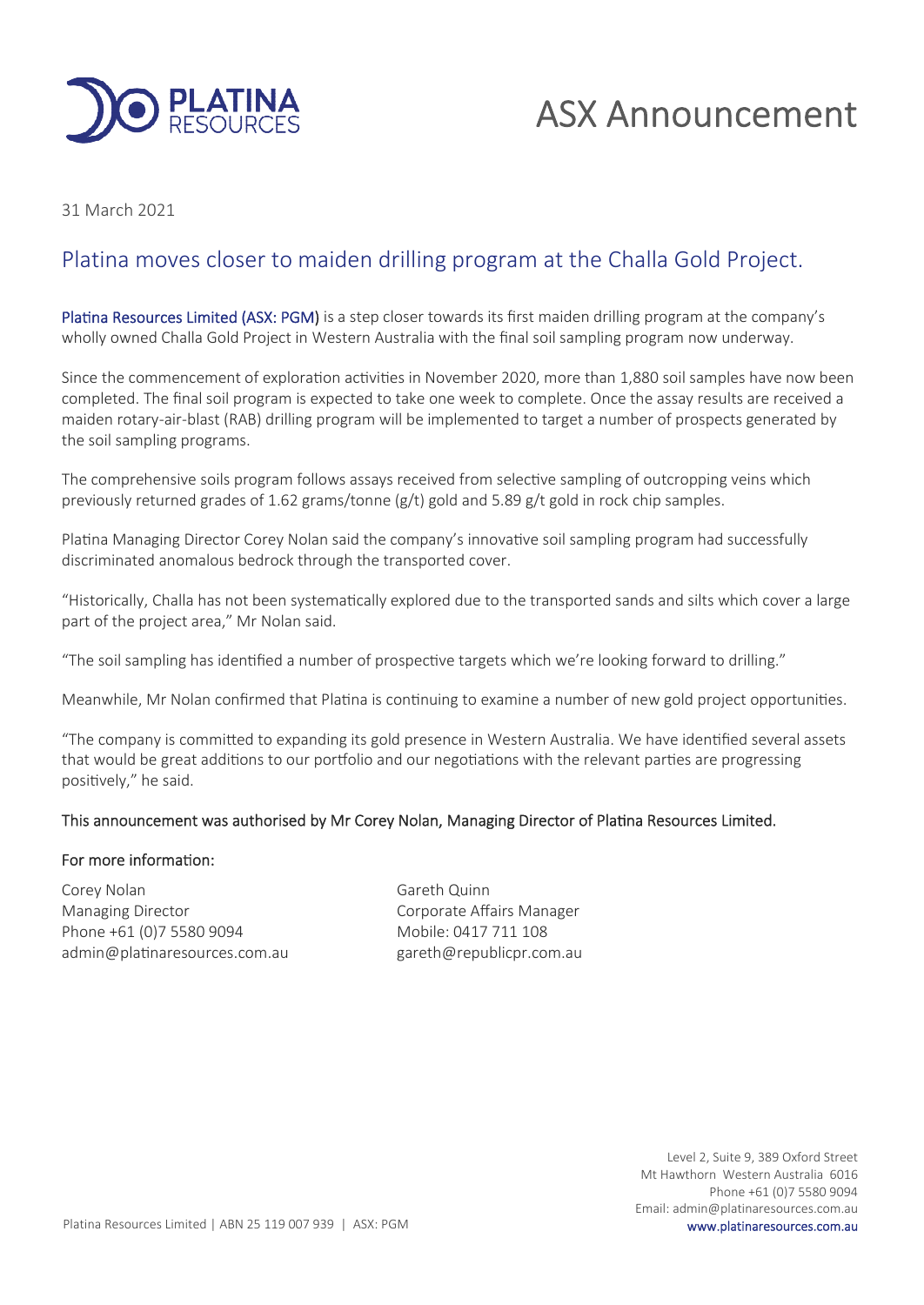

### Challa Gold Project Overview

Acquired by the company last June as part of Platina's strategy to refocus on Australia, the Challa tenements, E58/552 and E58/553, cover 293km<sup>2</sup> and are located in-between the prolific Mt Magnet and Sandstone gold districts in Western Australia, 500km north-east of Perth.

The Sandstone province has produced over 1.3 million ounces of gold from numerous underground and open pit mining operations, while Mt Magnet produced over six million ounces since discovery in 1891. Nearby, the Youanmi Gold Mine produced 670,000 ounces of gold throughout its lifetime, and is currently the focus of new resource drilling of high-grade gold lodes.



Figure 1: The Challa Gold Project lies in-between the prolific Mt Magnet and Sandstone gold districts in Western Australia at the southwest end *of the recently idenfied Paynesville Gold Trend.*

For more information please see: www.platinaresources.com.au